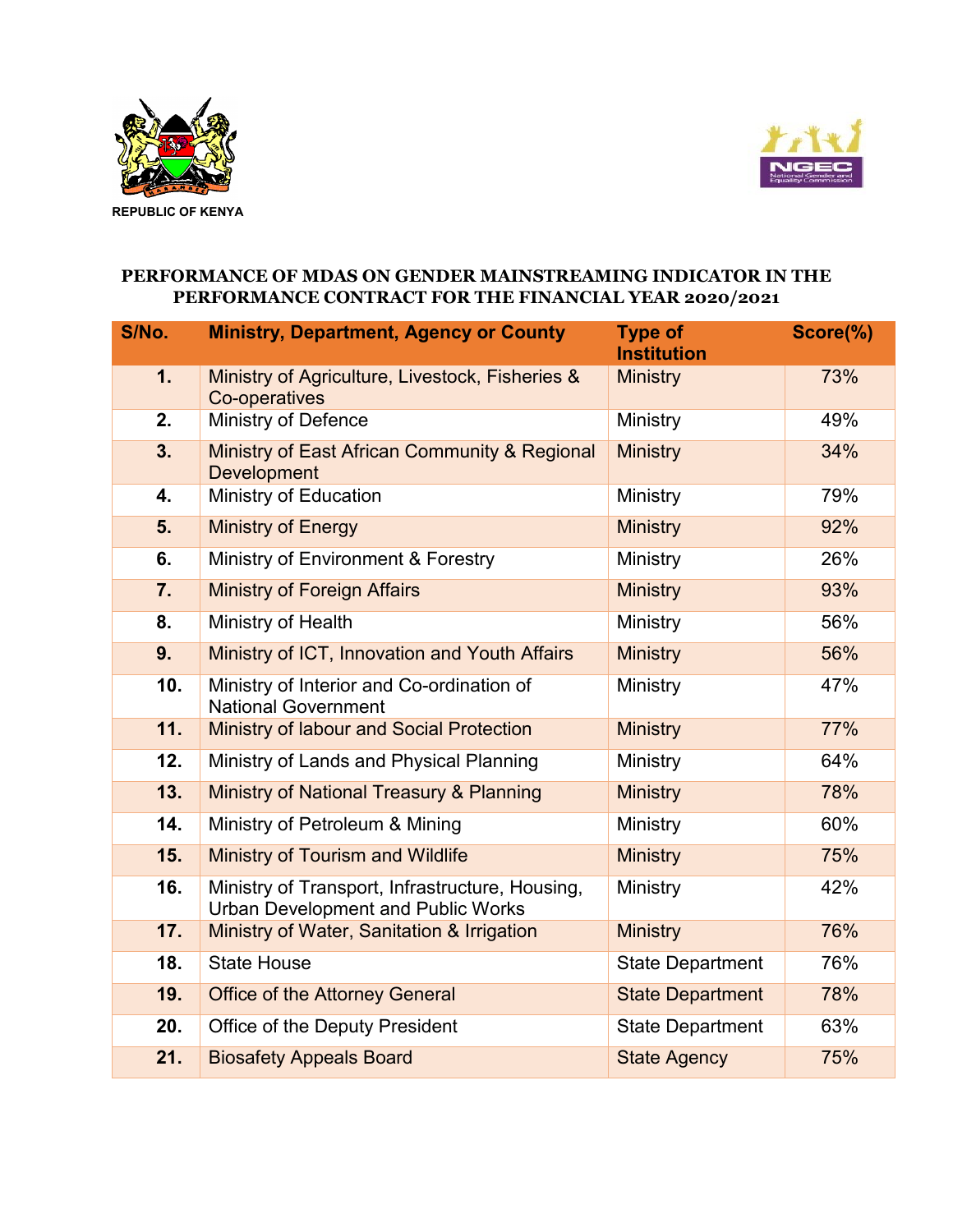| S/No. | <b>Ministry, Department, Agency or County</b>                       | <b>Type of</b><br><b>Institution</b> | Score(%) |
|-------|---------------------------------------------------------------------|--------------------------------------|----------|
| 22.   | <b>National Government Constituencies</b><br>Development Fund Board | <b>State Agency</b>                  | 79%      |
| 23.   | <b>National Cancer Institute of Kenya</b>                           | <b>State Agency</b>                  | 41%      |
| 24.   | <b>Agricultural Finance Corporation</b>                             | <b>State Corporation</b>             | 21%      |
| 25.   | <b>Agriculture and Food Authority</b>                               | <b>State Corporation</b>             | 69%      |
| 26.   | <b>Anti-Counterfeit Agency</b>                                      | <b>State Corporation</b>             | 68%      |
| 27.   | Anti-Doping Agency of Kenya                                         | <b>State Corporation</b>             | 68%      |
| 28.   | Anti-FGM Board                                                      | <b>State Corporation</b>             | 72%      |
| 29.   | Athi Water Works Development Agency                                 | <b>State Corporation</b>             | 62%      |
| 30.   | <b>Bandari Maritime Academy</b>                                     | <b>State Corporation</b>             | 93%      |
| 31.   | <b>Business Registration Service</b>                                | <b>State Corporation</b>             | 70%      |
| 32.   | <b>Capital Markets Authority</b>                                    | <b>State Corporation</b>             | 68%      |
| 33.   | Centre for Mathematics, Science& Tech<br><b>Education in Africa</b> | <b>State Corporation</b>             | 61%      |
| 34.   | <b>Coast Development Authority</b>                                  | <b>State Corporation</b>             | 73%      |
| 35.   | <b>Coast Water Works Development Agency</b>                         | <b>State Corporation</b>             | 52%      |
| 36.   | <b>Commodities Fund</b>                                             | <b>State Corporation</b>             | 56%      |
| 37.   | <b>Communication Authority of Kenya</b>                             | <b>State Corporation</b>             | 89%      |
| 38.   | <b>Competition Authority of Kenya</b>                               | <b>State Corporation</b>             | 78%      |
| 39.   | <b>Consolidated Bank of Kenya</b>                                   | <b>State Corporation</b>             | 21%      |
| 40.   | <b>Council for Legal Education</b>                                  | <b>State Corporation</b>             | 68%      |
| 41.   | <b>East African Portland Cement Company</b><br>Limited              | <b>State Corporation</b>             | 46%      |
| 42.   | <b>Energy and Petroleum Regulatory Authority</b>                    | <b>State Corporation</b>             | 69%      |
| 43.   | <b>Engineers Board of Kenya</b>                                     | <b>State Corporation</b>             | 48%      |
| 44.   | Ewaso Ng'iro North River Basin Development<br>Authority             | <b>State Corporation</b>             | 66%      |
| 45.   | <b>Ewaso Ngiro South Development Authority</b>                      | <b>State Corporation</b>             | 41%      |
| 46.   | <b>Export Processing Zones Authority</b>                            | <b>State Corporation</b>             | 70%      |
| 47.   | <b>Export Promotion Council</b>                                     | <b>State Corporation</b>             | 38%      |
| 48.   | Fish Levy Trust Fund                                                | <b>State Corporation</b>             | 43%      |
| 49.   | <b>Geothermal Development Company</b>                               | <b>State Corporation</b>             | 89%      |
| 50.   | <b>Higher Education Loans Board</b>                                 | <b>State Corporation</b>             | 74%      |
| 51.   | <b>ICT Authority</b>                                                | <b>State Corporation</b>             | 73%      |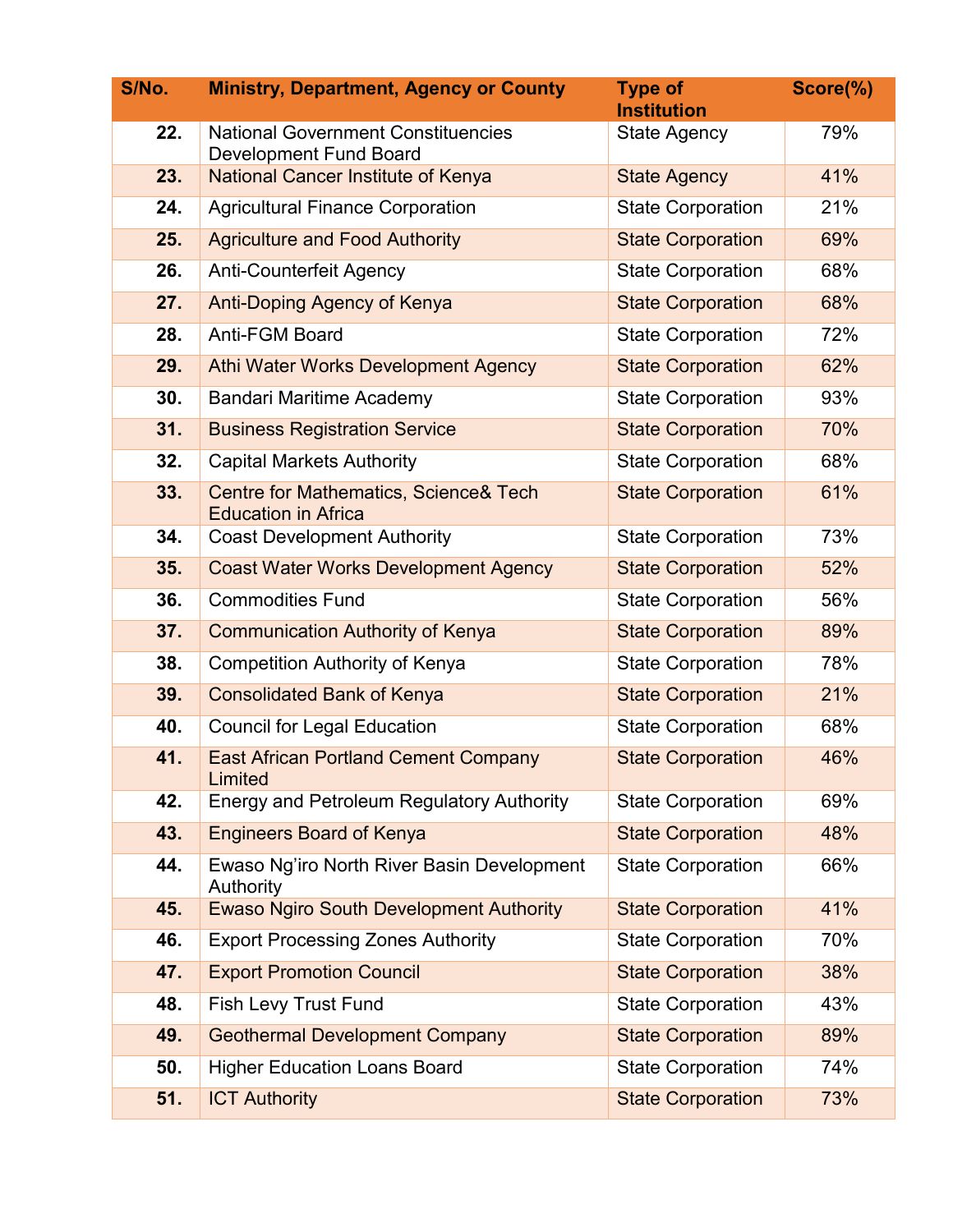| S/No. | <b>Ministry, Department, Agency or County</b>                       | <b>Type of</b><br><b>Institution</b> | Score(%)                               |
|-------|---------------------------------------------------------------------|--------------------------------------|----------------------------------------|
| 52.   | <b>IDB Capital Limited</b>                                          | <b>State Corporation</b>             | 58%                                    |
| 53.   | <b>Industrial and Commercial Development</b><br>Corporation         | <b>State Corporation</b>             | 78%                                    |
| 54.   | <b>Insurance Regulatory Authority</b>                               | <b>State Corporation</b>             | 66%                                    |
| 55.   | Kenya Academy of Sports                                             | <b>State Corporation</b>             | 71%                                    |
| 56.   | Kenya Accountants Secretaries National<br><b>Examinations Board</b> | <b>State Corporation</b>             | 58%                                    |
| 57.   | <b>Kenya Accreditation Service</b>                                  | <b>State Corporation</b>             | 37%                                    |
| 58.   | Kenya Agricultural and Livestock Research<br>Organization           | <b>State Corporation</b>             | 70%                                    |
| 59.   | <b>Kenya Airports Authority</b>                                     | <b>State Corporation</b>             | 40%                                    |
| 60.   | Kenya Animal Genetic Resource Centre                                | <b>State Corporation</b>             | 46%                                    |
| 61.   | Kenya Bureau of Standards                                           | <b>State Corporation</b>             | 52%                                    |
| 62.   | Kenya Civil Aviation Authority                                      | <b>State Corporation</b>             | 57%                                    |
| 63.   | <b>Kenya Cultural Centre</b>                                        | <b>State Corporation</b>             | 70%                                    |
| 64.   | Kenya Dairy Board                                                   | <b>State Corporation</b>             | 94%                                    |
| 65.   | <b>Kenya Deposit Insurance Corporation</b>                          | <b>State Corporation</b>             | 44%                                    |
| 66.   | Kenya Electricity Generating Company                                | <b>State Corporation</b>             | 76%                                    |
| 67.   | Kenya Electricity Transmission Co. LTD                              | <b>State Corporation</b>             | 66%                                    |
| 68.   | Kenya Export Promotion and Branding Agency                          | <b>State Corporation</b>             | 46%                                    |
| 69.   | Kenya Ferry Services Ltd                                            | <b>State Corporation</b>             | 80%                                    |
| 70.   | Kenya Film Commission                                               | <b>State Corporation</b>             | 74%                                    |
| 71    | <b>Kenya Fish Marketing Authority</b>                               | <b>State Corporation</b>             | Didn't use<br>the<br>reporting<br>tool |
| 72.   | Kenya Fisheries Service                                             | <b>State Corporation</b>             | 51%                                    |
| 73.   | <b>Kenya Forest Service</b>                                         | <b>State Corporation</b>             | 31%                                    |
| 74.   | Kenya Forestry Research Institute                                   | <b>State Corporation</b>             | 72%                                    |
| 75.   | Kenya Industrial Estate Limited                                     | <b>State Corporation</b>             | 37%                                    |
| 76.   | Kenya Industrial Property Institute                                 | <b>State Corporation</b>             | 64%                                    |
| 77.   | Kenya Industrial Research and Development<br>Institute              | <b>State Corporation</b>             | 91%                                    |
| 78.   | Kenya Institute for Public Policy Research &<br>Analysis            | <b>State Corporation</b>             | 88%                                    |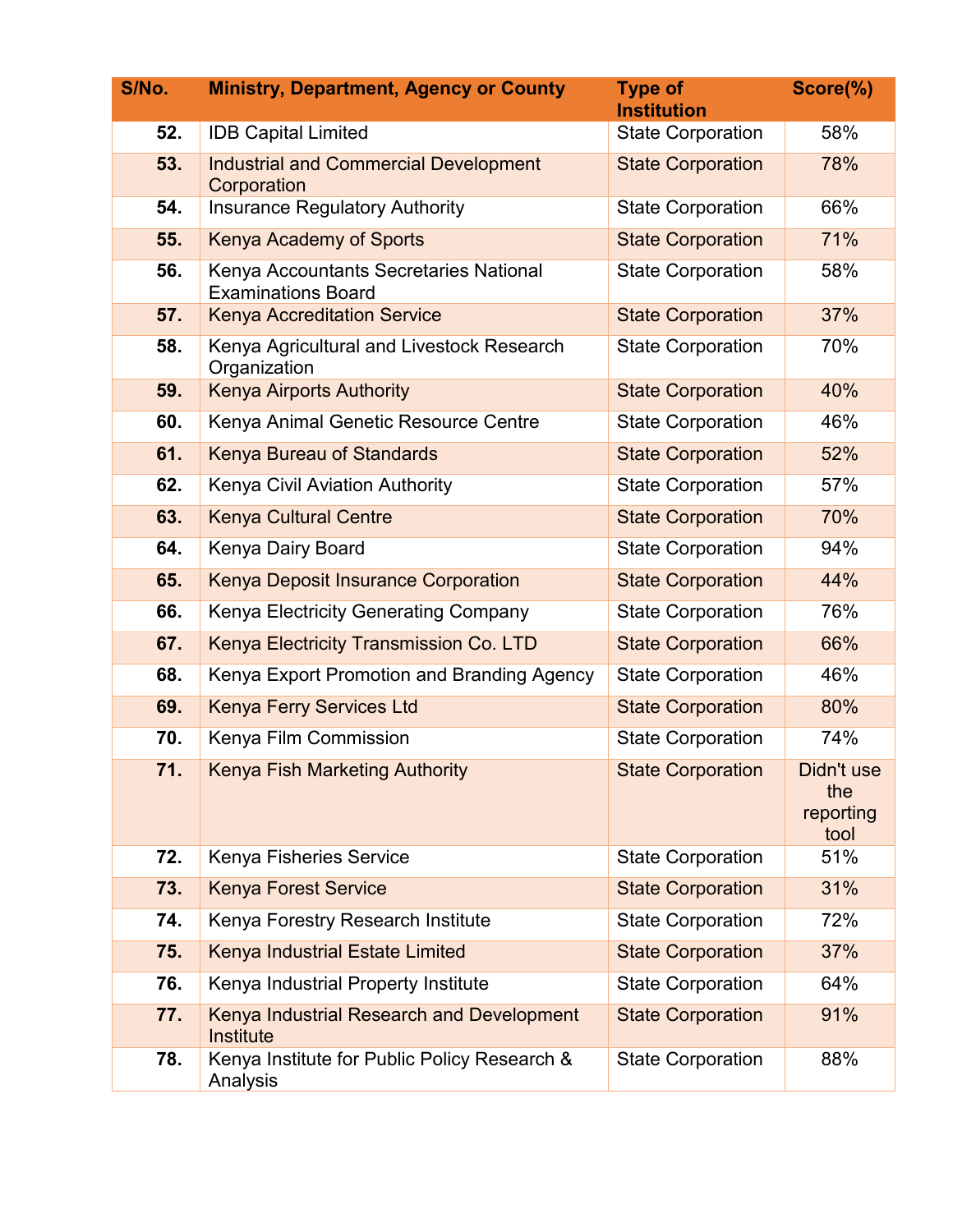| S/No. | <b>Ministry, Department, Agency or County</b>                            | <b>Type of</b><br><b>Institution</b> | Score(%) |
|-------|--------------------------------------------------------------------------|--------------------------------------|----------|
| 79.   | Kenya Institute of Mass Communication                                    | <b>State Corporation</b>             | 40%      |
| 80.   | Kenya Investment Authority                                               | <b>State Corporation</b>             | 33%      |
| 81.   | Kenya Leather Development Council                                        | <b>State Corporation</b>             | 52%      |
| 82.   | Kenya Literature Bureau                                                  | <b>State Corporation</b>             | 73%      |
| 83.   | Kenya Marine and Fisheries Research Institute                            | <b>State Corporation</b>             | 70%      |
| 84.   | Kenya Maritime Authority                                                 | <b>State Corporation</b>             | 54%      |
| 85.   | <b>Kenya Meat Commission</b>                                             | <b>State Corporation</b>             | 58%      |
| 86.   | Kenya Medical Research Institute                                         | <b>State Corporation</b>             | 66%      |
| 87.   | <b>Kenya Medical Supplies Authority</b>                                  | <b>State Corporation</b>             | 76%      |
| 88.   | Kenya Medical Training College                                           | <b>State Corporation</b>             | 36%      |
| 89.   | Kenya National Bureau of Statistics                                      | <b>State Corporation</b>             | 76%      |
| 90.   | Kenya National Commission for UNESCO                                     | <b>State Corporation</b>             | 68%      |
| 91.   | <b>Kenya National Examinations Council</b>                               | <b>State Corporation</b>             | 81%      |
| 92.   | Kenya National Highways Authority                                        | <b>State Corporation</b>             | 36%      |
| 93.   | <b>Kenya National Library Services</b>                                   | <b>State Corporation</b>             | 60%      |
| 94.   | Kenya National Shipping Line Limited                                     | <b>State Corporation</b>             | 86%      |
| 95.   | <b>Kenya Pipeline Company Limited</b>                                    | <b>State Corporation</b>             | 81%      |
| 96.   | Kenya Plant Health Inspectorate Service                                  | <b>State Corporation</b>             | 55%      |
| 97.   | <b>Kenya Ports Authority</b>                                             | <b>State Corporation</b>             | 85%      |
| 98.   | Kenya Power and Lighting Company Ltd                                     | <b>State Corporation</b>             | 83%      |
| 99.   | <b>Kenya Railways Corporation</b>                                        | <b>State Corporation</b>             | 56%      |
| 100.  | Kenya Reinsurance Corporation Ltd                                        | <b>State Corporation</b>             | 49%      |
| 101.  | <b>Kenya Revenue Authority</b>                                           | <b>State Corporation</b>             | 73%      |
| 102.  | Kenya Roads Board                                                        | <b>State Corporation</b>             | 70%      |
| 103.  | <b>Kenya Rural Roads Authority</b>                                       | <b>State Corporation</b>             | 73%      |
| 104.  | Kenya School of Government                                               | <b>State Corporation</b>             | 74%      |
| 105.  | <b>Kenya School of Law</b>                                               | <b>State Corporation</b>             | 50%      |
| 106.  | Kenya Space Agency                                                       | <b>State Corporation</b>             | 78%      |
| 107.  | <b>Kenya Tourism Board</b>                                               | <b>State Corporation</b>             | 78%      |
| 108.  | Kenya Trade Network Agency                                               | <b>State Corporation</b>             | 74%      |
| 109.  | Kenya Tsetse and Trypanosomiasis<br><b>Eradication Council (KENTTEC)</b> | <b>State Corporation</b>             | 78%      |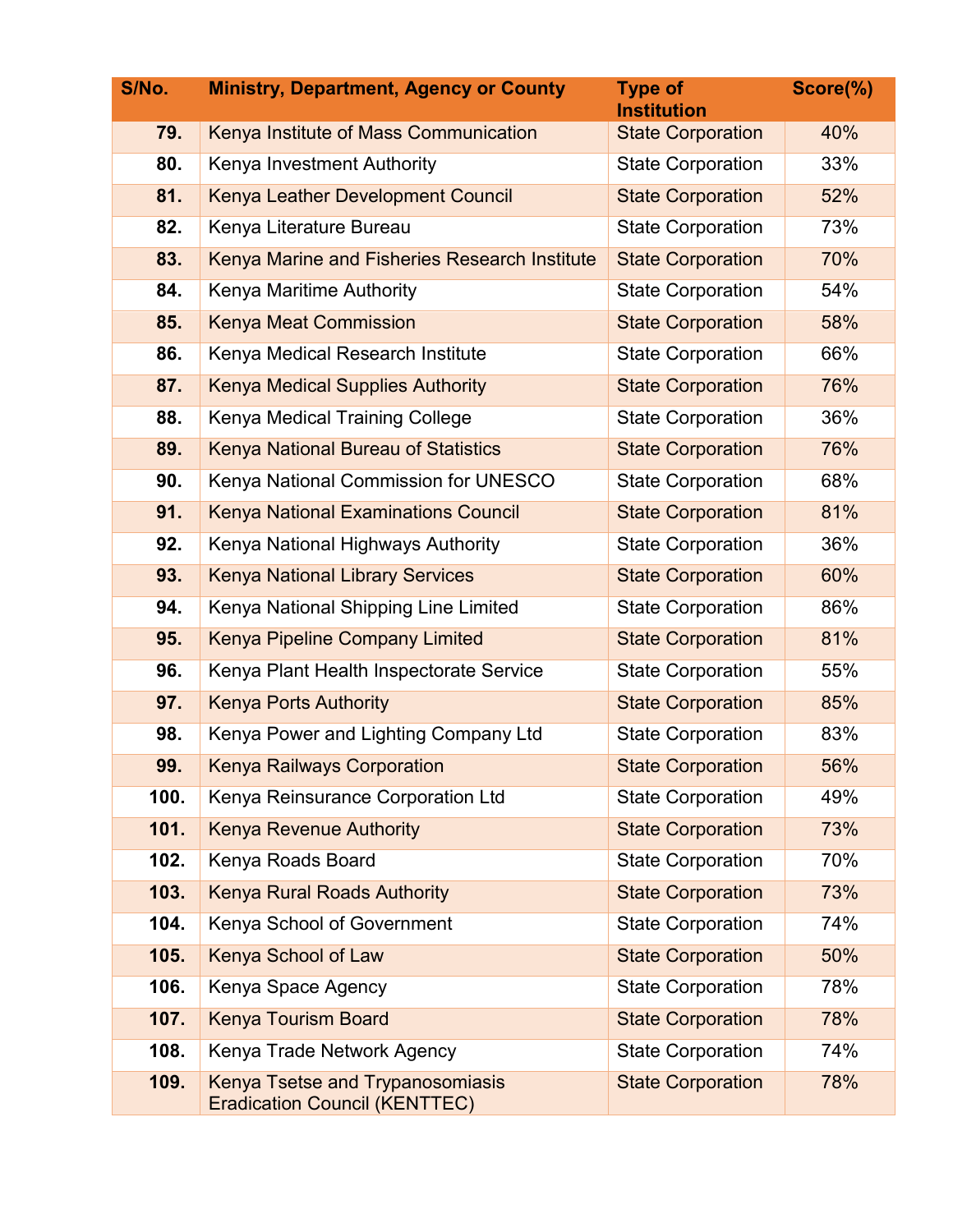| S/No. | <b>Ministry, Department, Agency or County</b>                                | <b>Type of</b><br><b>Institution</b> | Score(%) |
|-------|------------------------------------------------------------------------------|--------------------------------------|----------|
| 110.  | Kenya Universities and Colleges Central<br><b>Placement Service</b>          | <b>State Corporation</b>             | 72%      |
| 111.  | <b>Kenya Veterinary Board</b>                                                | <b>State Corporation</b>             | 67%      |
| 112.  | Kenya Veterinary Vaccines Production Institute                               | <b>State Corporation</b>             | 48%      |
| 113.  | Kenya Water Institute                                                        | <b>State Corporation</b>             | 73%      |
| 114.  | Kenya Wildlife Services                                                      | <b>State Corporation</b>             | 74%      |
| 115.  | Kenyatta International Convention Center                                     | <b>State Corporation</b>             | 50%      |
| 116.  | Kenyatta University Teaching Referral and<br><b>Research Hospital</b>        | <b>State Corporation</b>             | 72%      |
| 117.  | <b>Kerio Valley Development Authority</b>                                    | <b>State Corporation</b>             | 68%      |
| 118.  | Konza Technopolis Development Authority                                      | <b>State Corporation</b>             | 93%      |
| 119.  | <b>Lake Basin Development Authority</b>                                      | <b>State Corporation</b>             | 18%      |
| 120.  | Lake Victoria South Water Services Board                                     | <b>State Corporation</b>             | 64%      |
| 121.  | <b>LAPSSET Corridor Development Authority</b>                                | <b>State Corporation</b>             | 70%      |
| 122.  | <b>Local Authorities Provident Fund</b>                                      | <b>State Corporation</b>             | 78%      |
| 123.  | <b>Media Council of Kenya</b>                                                | <b>State Corporation</b>             | 72%      |
| 124.  | Moi Teaching and Referral Hospital                                           | <b>State Corporation</b>             | 72%      |
| 125.  | Nairobi Centre for International Arbitration                                 | <b>State Corporation</b>             | 57%      |
| 126.  | Nairobi Technical Training Institute                                         | <b>State Corporation</b>             | 76%      |
| 127.  | <b>National Aids Control Council</b>                                         | <b>State Corporation</b>             | 74%      |
| 128.  | National Authority for the Campaign Against<br>Alcohol and Drug Abuse        | <b>State Corporation</b>             | 76%      |
| 129.  | <b>National Biosafety Authority</b>                                          | <b>State Corporation</b>             | 68%      |
| 130.  | <b>National Cereals and Produce Board</b>                                    | <b>State Corporation</b>             | 78%      |
| 131.  | <b>National Commission for Science,</b><br><b>Technology&amp; Innovation</b> | <b>State Corporation</b>             | 98%      |
| 132.  | <b>National Construction Authority</b>                                       | <b>State Corporation</b>             | 60%      |
| 133.  | <b>National Council for Population &amp; Development</b>                     | <b>State Corporation</b>             | 55%      |
| 134.  | <b>National Crime Research Centre</b>                                        | <b>State Corporation</b>             | 74%      |
| 135.  | <b>National Drought Management Authority</b>                                 | <b>State Corporation</b>             | 58%      |
| 136.  | National Environment Management Authority                                    | <b>State Corporation</b>             | 50%      |
| 137.  | <b>National Environment Trust Fund</b>                                       | <b>State Corporation</b>             | 60%      |
| 138.  | National Hospital Insurance Fund                                             | <b>State Corporation</b>             | 89%      |
| 139.  | <b>National Housing Corporation</b>                                          | <b>State Corporation</b>             | 73%      |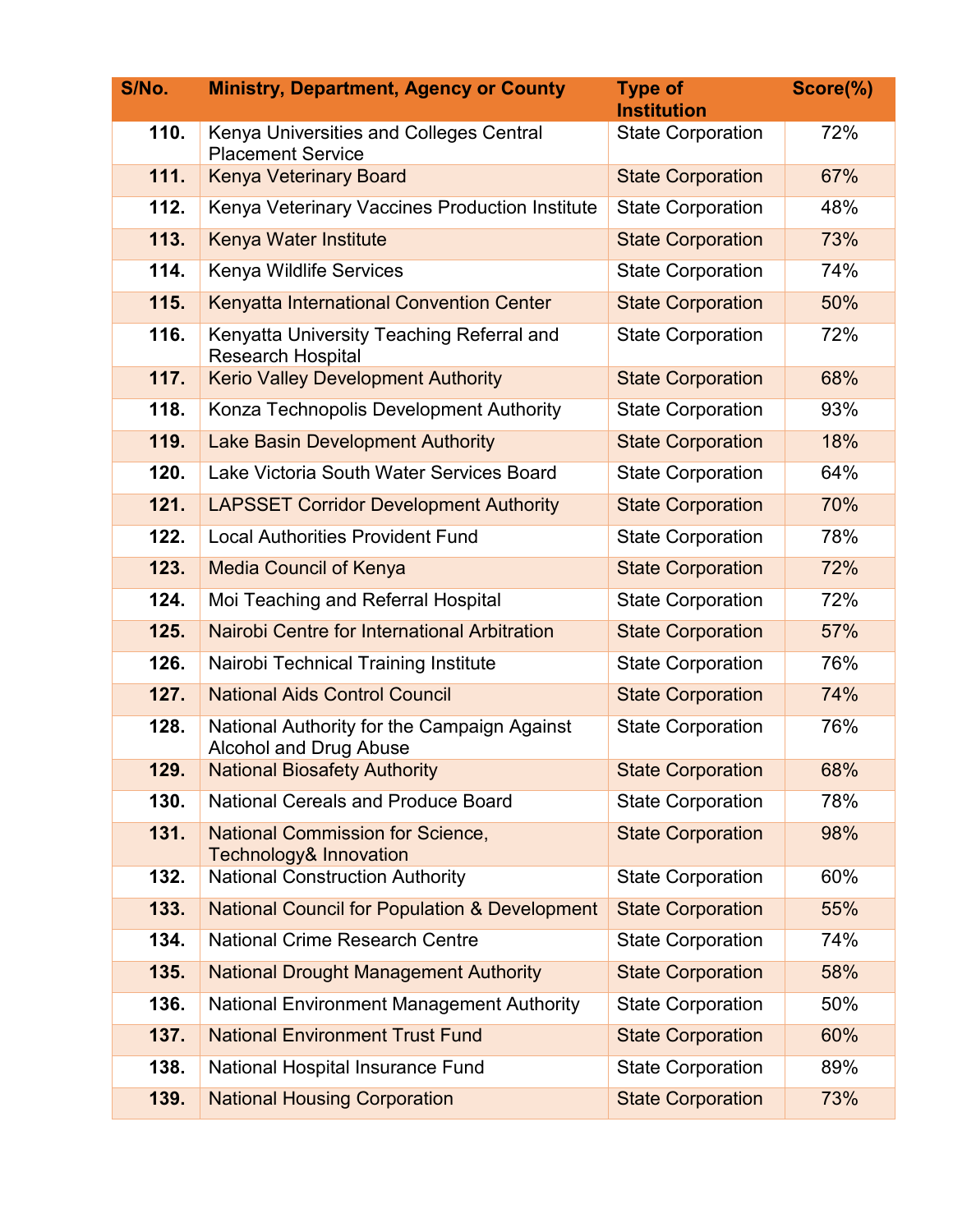| S/No. | <b>Ministry, Department, Agency or County</b>                              | <b>Type of</b><br><b>Institution</b> | Score(%) |
|-------|----------------------------------------------------------------------------|--------------------------------------|----------|
| 140.  | <b>National Irrigation Authority</b>                                       | <b>State Corporation</b>             | 81%      |
| 141.  | <b>National Social Security Fund</b>                                       | <b>State Corporation</b>             | 74%      |
| 142.  | National Transport and Safety Authority                                    | <b>State Corporation</b>             | 38%      |
| 143.  | <b>National Water Harvesting &amp; Storage Authority</b>                   | <b>State Corporation</b>             | 46%      |
| 144.  | <b>National Youth Council</b>                                              | <b>State Corporation</b>             | 65%      |
| 145.  | <b>National Youth Service</b>                                              | <b>State Corporation</b>             | 82%      |
| 146.  | New Kenya Co-operative Creameries Limited                                  | <b>State Corporation</b>             | 76%      |
| 147.  | <b>Non-Governmental Organizations</b><br><b>Co-ordination Board</b>        | <b>State Corporation</b>             | 42%      |
| 148.  | Northern Water Works Development Agency                                    | <b>State Corporation</b>             | 76%      |
| 149.  | <b>Nuclear Power and Energy Agency</b>                                     | <b>State Corporation</b>             | 79%      |
| 150.  | Numerical Machining Complex Limited                                        | <b>State Corporation</b>             | 36%      |
| 151.  | <b>Nyayo Tea Zones Development Corporation</b>                             | <b>State Corporation</b>             | 84%      |
| 152.  | Nzoia Sugar Company                                                        | <b>State Corporation</b>             | 67%      |
| 153.  | <b>Pest Control Products Board</b>                                         | <b>State Corporation</b>             | 64%      |
| 154.  | <b>Policy Holders Compensation Fund</b>                                    | <b>State Corporation</b>             | 42%      |
| 155.  | <b>Privatization Commission of Kenya</b>                                   | <b>State Corporation</b>             | 78%      |
| 156.  | <b>Public Procurement Regulatory Authority</b>                             | <b>State Corporation</b>             | 87%      |
| 157.  | <b>Pyrethrum Processing Company of Kenya</b><br>Limited                    | <b>State Corporation</b>             | 59%      |
| 158.  | Regional Centre on Ground Water                                            | <b>State Corporation</b>             | 71%      |
| 159.  | <b>Retirement Benefits Authority</b>                                       | <b>State Corporation</b>             | 91%      |
| 160.  | <b>Rural Electrification and Renewable Energy</b><br>Corporation           | <b>State Corporation</b>             | 41%      |
| 161.  | <b>School Equipment Production Unit</b>                                    | <b>State Corporation</b>             | 58%      |
| 162.  | South Nyanza Sugar Company Limited                                         | <b>State Corporation</b>             | 10%      |
| 163.  | <b>Sports Kenya</b>                                                        | <b>State Corporation</b>             | 70%      |
| 164.  | Tana and Athi Rivers Development Authority                                 | <b>State Corporation</b>             | 48%      |
| 165.  | <b>Tana Water Works Development Agency</b>                                 | <b>State Corporation</b>             | 66%      |
| 166.  | <b>Teachers Service Commission</b>                                         | <b>State Corporation</b>             | 74%      |
| 167.  | <b>Technical and Vocational Education and</b><br><b>Training Authority</b> | <b>State Corporation</b>             | 70%      |
| 168.  | The Sacco Societies Regulatory Authority                                   | <b>State Corporation</b>             | 78%      |
| 169.  | <b>Tourism Finance Corporation</b>                                         | <b>State Corporation</b>             | 68%      |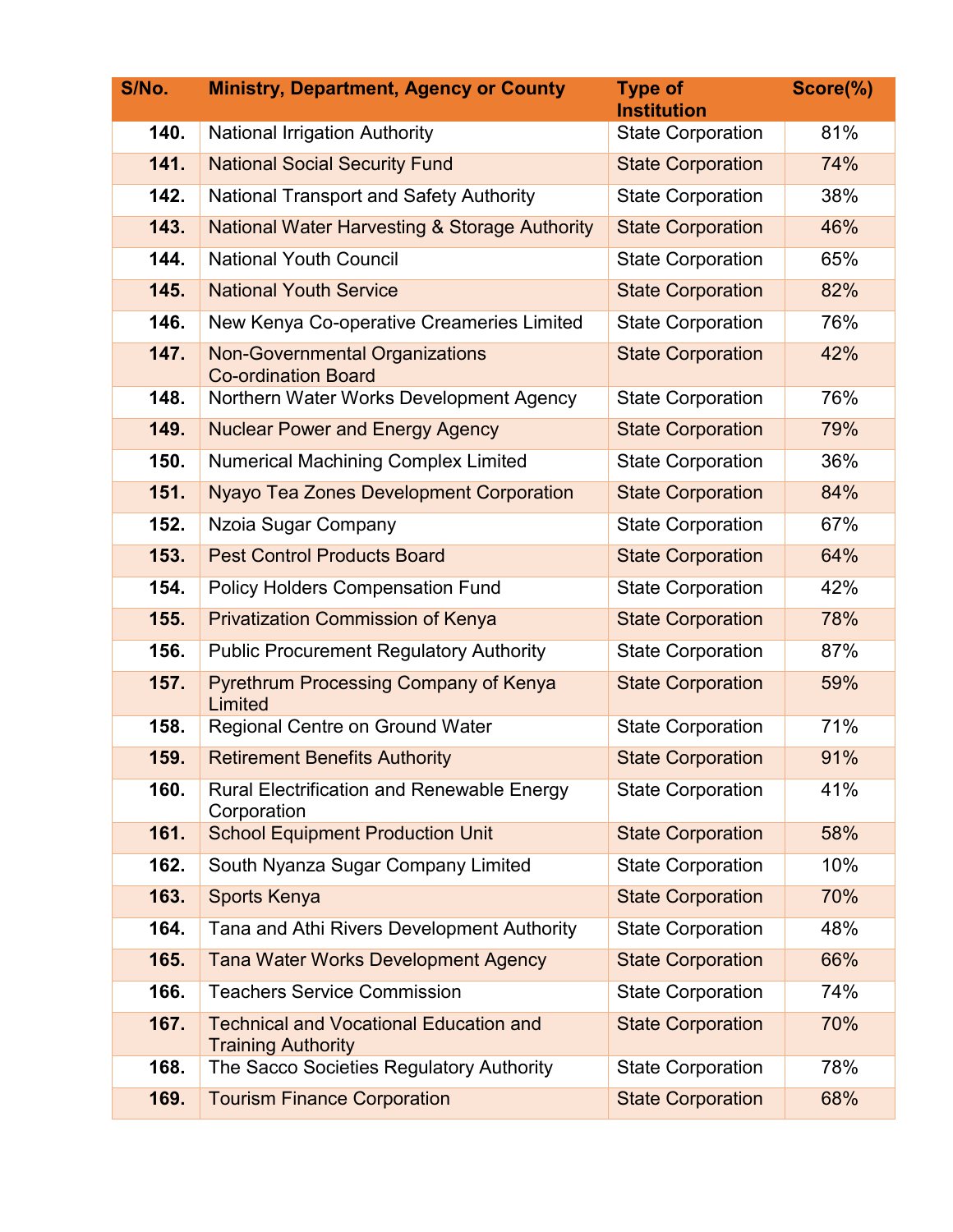| S/No. | <b>Ministry, Department, Agency or County</b>                              | <b>Type of</b><br><b>Institution</b> | Score(%)                               |
|-------|----------------------------------------------------------------------------|--------------------------------------|----------------------------------------|
| 170.  | <b>Tourism Fund</b>                                                        | <b>State Corporation</b>             | 36%                                    |
| 171.  | <b>TVET Curriculum Development Assessment</b><br>and Certification Council | <b>State Corporation</b>             | 67%                                    |
| 172.  | <b>Universities Fund</b>                                                   | <b>State Corporation</b>             | 69%                                    |
| 173.  | <b>Water Sector Trust Fund</b>                                             | <b>State Corporation</b>             | 55%                                    |
| 174.  | <b>Witness Protection Agency</b>                                           | <b>State Corporation</b>             | 51%                                    |
| 175.  | <b>Women Enterprise Fund</b>                                               | <b>State Corporation</b>             | 81%                                    |
| 176.  | Youth Enterprise Development Board                                         | <b>State Corporation</b>             | 62%                                    |
| 177.  | <b>Alupe University</b>                                                    | <b>Public University</b>             | 69%                                    |
| 178.  | <b>Bomet University College</b>                                            | <b>Public University</b>             | 72%                                    |
| 179.  | <b>Bumbe Technical Training Institute</b>                                  | <b>Public University</b>             | 73%                                    |
| 180.  | <b>Chuka University</b>                                                    | <b>Public University</b>             | 76%                                    |
| 181.  | Co-operative University of Kenya                                           | <b>Public University</b>             | 74%                                    |
| 182.  | Dedan Kimathi University                                                   | <b>Public University</b>             | 89%                                    |
| 183.  | <b>Egerton University</b>                                                  | <b>Public University</b>             | 69%                                    |
| 184.  | Garissa University                                                         | <b>Public University</b>             | 17%                                    |
| 185.  | Jaramogi Oginga Odinga University                                          | <b>Public University</b>             | 93%                                    |
| 186.  | Jomo Kenyatta University of Agriculture and<br>Technology                  | <b>Public University</b>             | 91%                                    |
| 187.  | <b>Kaimosi Friends University College</b>                                  | <b>Public University</b>             | 46%                                    |
| 188.  | Kenyatta University                                                        | <b>Public University</b>             | 73%                                    |
| 189.  | <b>Kibabii University</b>                                                  | <b>Public University</b>             | Didn't use<br>the<br>reporting<br>tool |
| 190.  | Kirinyaga University                                                       | <b>Public University</b>             | 62%                                    |
| 191.  | <b>Kisii University College</b>                                            | <b>Public University</b>             | 37%                                    |
| 192.  | Laikipia University                                                        | <b>Public University</b>             | 85%                                    |
| 193.  | <b>Maseno University</b>                                                   | <b>Public University</b>             | 64%                                    |
| 194.  | Meru University of Science and Technology                                  | <b>Public University</b>             | 93%                                    |
| 195.  | <b>Moi University</b>                                                      | <b>Public University</b>             | 93%                                    |
| 196.  | <b>Multimedia University</b>                                               | <b>Public University</b>             | 70%                                    |
| 197.  | Murang'a University of Technology                                          | <b>Public University</b>             | 93%                                    |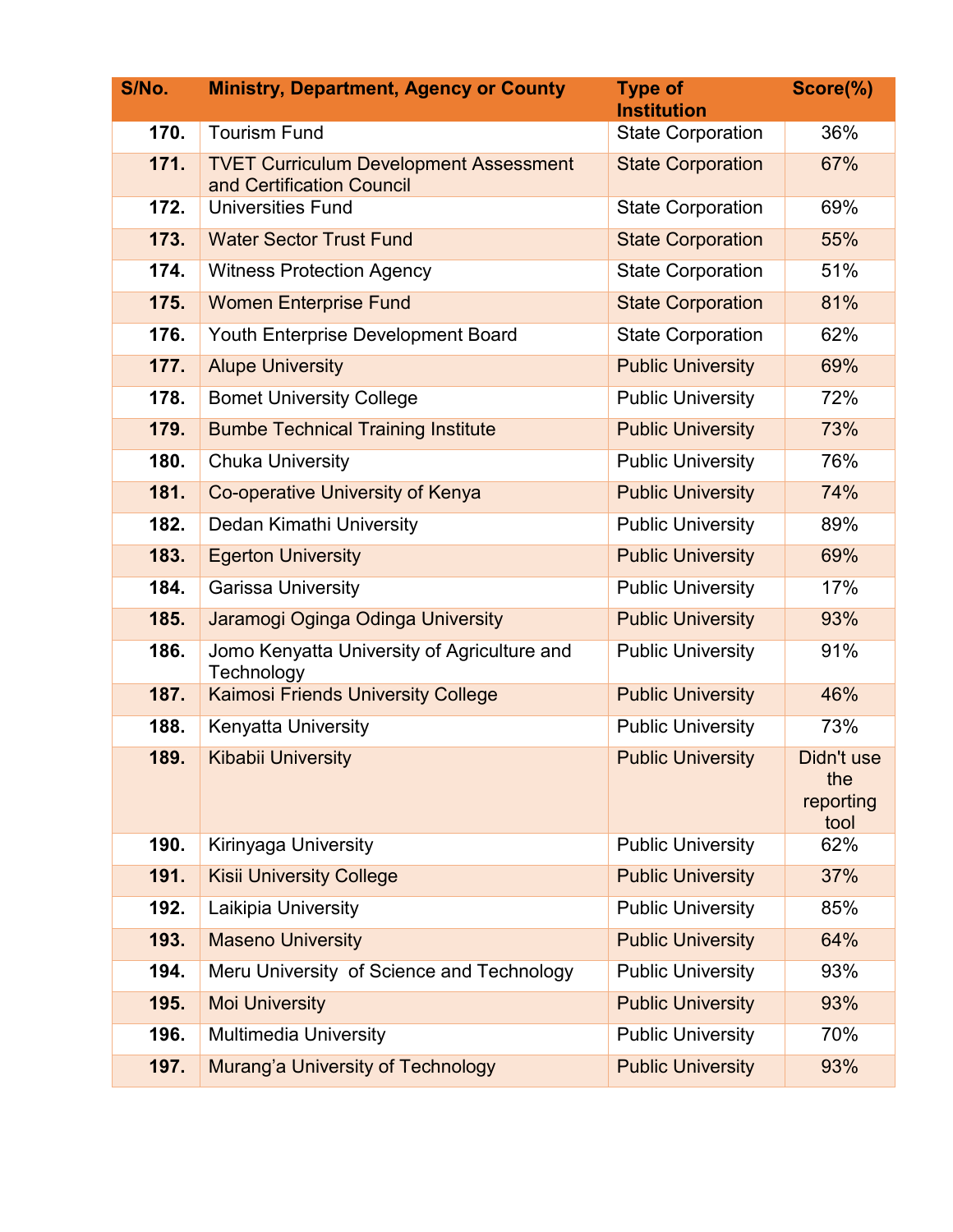| S/No. | <b>Ministry, Department, Agency or County</b>            | <b>Type of</b><br><b>Institution</b> | Score(%)                               |
|-------|----------------------------------------------------------|--------------------------------------|----------------------------------------|
| 198.  | <b>Pwani University</b>                                  | <b>Public University</b>             | Didn't use<br>the<br>reporting<br>tool |
| 199.  | <b>Rongo University</b>                                  | <b>Public University</b>             | 25%                                    |
| 200.  | South-Eastern Kenya University                           | <b>Public University</b>             | 68%                                    |
| 201.  | <b>Taita Taveta University</b>                           | <b>Public University</b>             | 71%                                    |
| 202.  | <b>Technical University of Kenya</b>                     | <b>Public University</b>             | 60%                                    |
| 203.  | University of Nairobi Enterprises and services<br>Ltd    | <b>Public University</b>             | 78%                                    |
| 204.  | University of Eldoret                                    | <b>Public University</b>             | 47%                                    |
| 205.  | University of Embu                                       | <b>Public University</b>             | 76%                                    |
| 206.  | University of Kabianga                                   | <b>Public University</b>             | 92%                                    |
| 207.  | <b>University of Nairobi</b>                             | <b>Public University</b>             | 72%                                    |
| 208.  | Aldai Technical Training Institute                       | <b>Tertiary Institution</b>          | 61%                                    |
| 209.  | <b>Baringo Technical College</b>                         | <b>Tertiary Institution</b>          | 43%                                    |
| 210.  | <b>Bondo Technical and Vocational College</b>            | <b>Tertiary Institution</b>          | 60%                                    |
| 211.  | <b>Bukura Agricultural College</b>                       | <b>Tertiary Institution</b>          | 49%                                    |
| 212.  | <b>Bushiangala Technical Training Institute</b>          | <b>Tertiary Institution</b>          | 76%                                    |
| 213.  | <b>Butere Technical Training Institute</b>               | <b>Tertiary Institution</b>          | 64%                                    |
| 214.  | David Mbiti Wambuli Technical and Vocational<br>College  | <b>Tertiary Institution</b>          | 68%                                    |
| 215.  | <b>Ekerubo Gietai</b>                                    | <b>Tertiary Institution</b>          | 58%                                    |
| 216.  | <b>Eldama Ravine Technical and Vocational</b><br>College | <b>Tertiary Institution</b>          | 31%                                    |
| 217.  | <b>Eldoret Polytechnic</b>                               | <b>Tertiary Institution</b>          | 62%                                    |
| 218.  | <b>Emining Technical Training Institute</b>              | <b>Tertiary Institution</b>          | 64%                                    |
| 219.  | <b>Gatanga Technical and Vocational College</b>          | <b>Tertiary Institution</b>          | 72%                                    |
| 220.  | Kagumo Teachers' Training College                        | <b>Tertiary Institution</b>          | 17%                                    |
| 221.  | <b>Kaiboi Technical Training Institute</b>               | <b>Tertiary Institution</b>          | 66%                                    |
| 222.  | Kajiado West Technical and Vocational college            | <b>Tertiary Institution</b>          | 48%                                    |
| 223.  | Kamwenja Teachers' College                               | <b>Tertiary Institution</b>          | 72%                                    |
| 224.  | Kapcherop Technical and Vocational College               | <b>Tertiary Institution</b>          | 78%                                    |
| 225.  | Karen Technical Training Institute for the Deaf          | <b>Tertiary Institution</b>          | 66%                                    |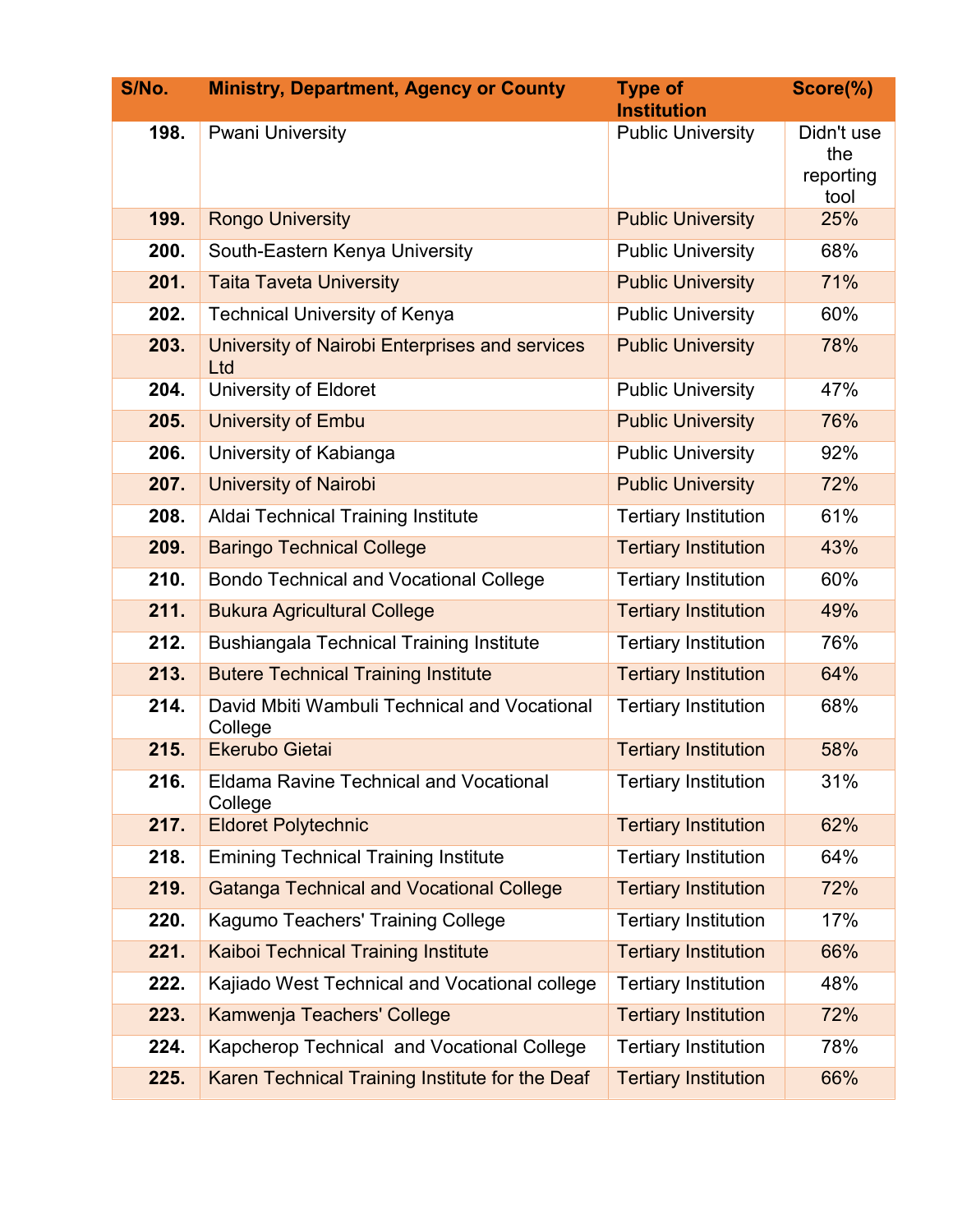| S/No. | <b>Ministry, Department, Agency or County</b>                         | <b>Type of</b><br><b>Institution</b> | Score(%) |
|-------|-----------------------------------------------------------------------|--------------------------------------|----------|
| 226.  | Karumo Technical Training Institute                                   | <b>Tertiary Institution</b>          | 76%      |
| 227.  | <b>Kasarani Technical and Vocational College</b>                      | <b>Tertiary Institution</b>          | 40%      |
| 228.  | Katine Technical Training Institute                                   | <b>Tertiary Institution</b>          | 68%      |
| 229.  | Kenya Coast National Polytechnic                                      | <b>Tertiary Institution</b>          | 74%      |
| 230.  | Kenya Institute for the Blind                                         | <b>Tertiary Institution</b>          | 66%      |
| 231.  | Kenya Institute of Special Education                                  | <b>Tertiary Institution</b>          | 42%      |
| 232.  | Keroka Technical Training Institute                                   | <b>Tertiary Institution</b>          | 57%      |
| 233.  | Kiambu Institute of Science and Technology                            | <b>Tertiary Institution</b>          | 47%      |
| 234.  | Kiirua Technical Training Institute                                   | <b>Tertiary Institution</b>          | 65%      |
| 235.  | <b>Kipipiri Technical and Vocational College</b>                      | <b>Tertiary Institution</b>          | 38%      |
| 236.  | Kisii National Polytechnic                                            | <b>Tertiary Institution</b>          | 46%      |
| 237.  | <b>Kisiwa Technical Training Institute</b>                            | <b>Tertiary Institution</b>          | 89%      |
| 238.  | Kisumu National Polytechnic                                           | <b>Tertiary Institution</b>          | 70%      |
| 239.  | <b>Kitale National Polytechnic</b>                                    | <b>Tertiary Institution</b>          | 62%      |
| 240.  | Konoin Technical Training Institute                                   | <b>Tertiary Institution</b>          | 36%      |
| 241.  | <b>Koshin Technical Training Institute</b>                            | <b>Tertiary Institution</b>          | 67%      |
| 242.  | Maasai Mara Technical and Vocational College                          | <b>Tertiary Institution</b>          | 52%      |
| 243.  | <b>Maasai Technical Training Institute</b>                            | <b>Tertiary Institution</b>          | 89%      |
| 244.  | Machakos Technical Institute for the Blind                            | <b>Tertiary Institution</b>          | 80%      |
| 245.  | <b>Machakos University</b>                                            | <b>Tertiary Institution</b>          | 70%      |
| 246.  | Masinga Technical and Vocational College                              | <b>Tertiary Institution</b>          | 70%      |
| 247.  | <b>Mathenge Technical Training Institute</b>                          | <b>Tertiary Institution</b>          | 56%      |
| 248.  | Mathira Technical and Vocational College                              | <b>Tertiary Institution</b>          | 57%      |
| 249.  | <b>Matili Technical Training Institute</b>                            | <b>Tertiary Institution</b>          | 95%      |
| 250.  | Mawengo Technical Training Institute                                  | <b>Tertiary Institution</b>          | 45%      |
| 251.  | <b>Meru National Polytechnic</b>                                      | <b>Tertiary Institution</b>          | 42%      |
| 252.  | Michuki Technical Training Institute                                  | <b>Tertiary Institution</b>          | 78%      |
| 253.  | <b>Mitunguu Technical Training Institute</b>                          | <b>Tertiary Institution</b>          | 76%      |
| 254.  | Moiben Technical and Vocational College                               | <b>Tertiary Institution</b>          | 54%      |
| 255.  | <b>Mue Vocational Technical Training Institute-</b><br><b>Makueni</b> | <b>Tertiary Institution</b>          | 65%      |
| 256.  | <b>Mukiria Technical Training Institute</b>                           | <b>Tertiary Institution</b>          | 91%      |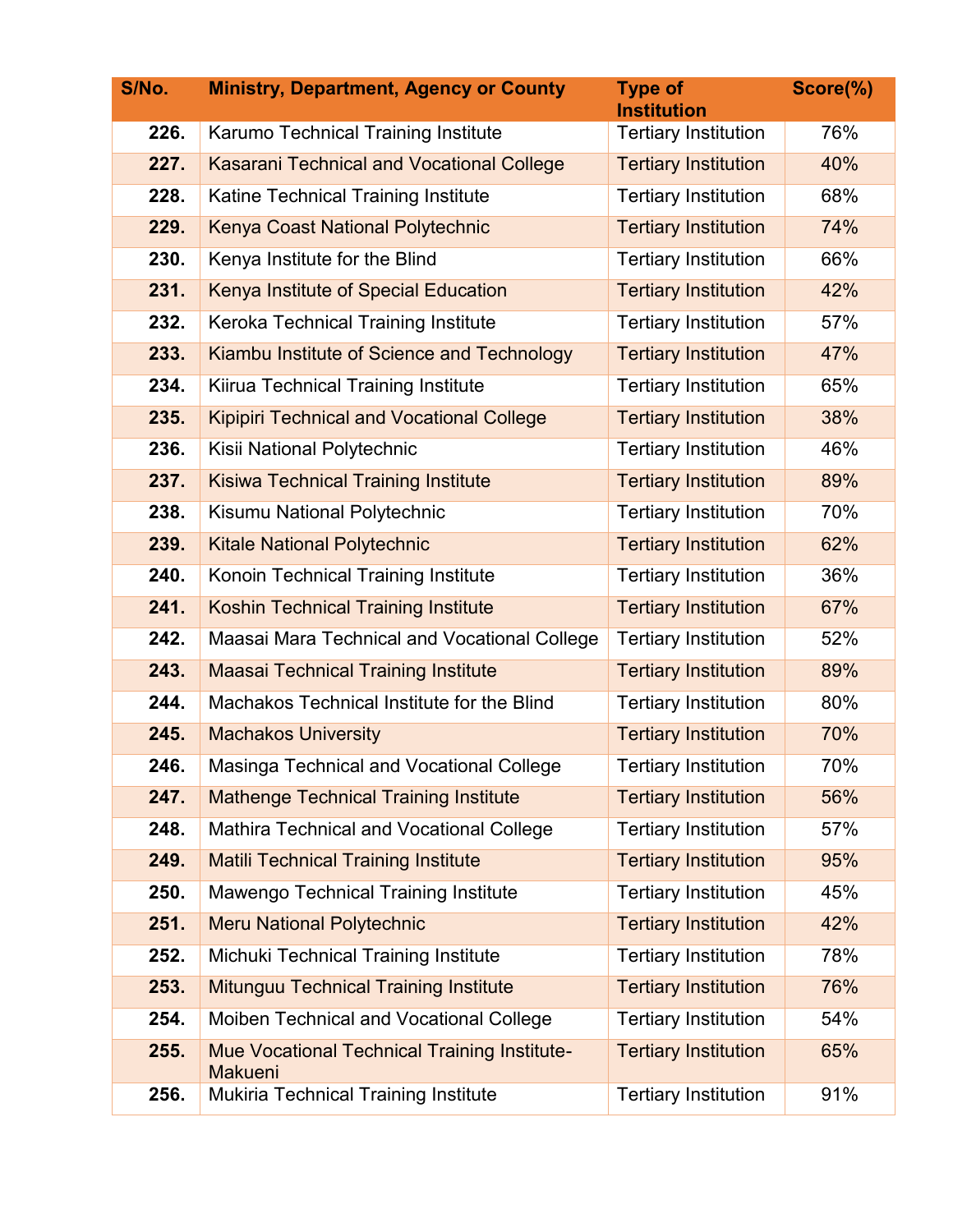| S/No. | <b>Ministry, Department, Agency or County</b>                           | <b>Type of</b><br><b>Institution</b> | Score(%) |
|-------|-------------------------------------------------------------------------|--------------------------------------|----------|
| 257.  | <b>Mukurwe-ini Technical Training Institute</b>                         | <b>Tertiary Institution</b>          | 84%      |
| 258.  | Murang'a Technical Training Institute                                   | <b>Tertiary Institution</b>          | 63%      |
| 259.  | <b>Musakasa Technical Training Institute</b>                            | <b>Tertiary Institution</b>          | 72%      |
| 260.  | Nachu Technical and Vocational College                                  | <b>Tertiary Institution</b>          | 31%      |
| 261.  | Naivasha Technical land Vocational College                              | <b>Tertiary Institution</b>          | 48%      |
| 262.  | <b>Ndia Technical and Vocational College</b>                            | <b>Tertiary Institution</b>          | 63%      |
| 263.  | <b>Nkabune Technical Training Institute</b>                             | <b>Tertiary Institution</b>          | 68%      |
| 264.  | North-Eastern National Polytechnic                                      | <b>Tertiary Institution</b>          | 72%      |
| 265.  | <b>Nuu Technical and Vocational College</b>                             | <b>Tertiary Institution</b>          | 46%      |
| 266.  | Nyandarua Institute of Science and<br>Technology                        | <b>Tertiary Institution</b>          | 62%      |
| 267.  | <b>Nyeri National Polytechnic</b>                                       | <b>Tertiary Institution</b>          | 72%      |
| 268.  | <b>Okame Technical and Vocational College</b>                           | <b>Tertiary Institution</b>          | 52%      |
| 269.  | <b>OI-lessos Technical Training Institute</b>                           | <b>Tertiary Institution</b>          | 60%      |
| 270.  | PC Kinyanjui Technical Training Institute                               | <b>Tertiary Institution</b>          | 44%      |
| 271.  | Ramogi Institute of Advanced Technology                                 | <b>Tertiary Institution</b>          | 95%      |
| 272.  | Rift Valley Institute of Science & Technology                           | <b>Tertiary Institution</b>          | 93%      |
| 273.  | <b>Rift Valley Technical Training Institute</b>                         | <b>Tertiary Institution</b>          | 78%      |
| 274.  | Sang'alo Institute of Science and Technology                            | <b>Tertiary Institution</b>          | 80%      |
| 275.  | <b>Shamberere Technical Training Institute</b>                          | <b>Tertiary Institution</b>          | 74%      |
| 276.  | Siala Technical Training Institute                                      | <b>Tertiary Institution</b>          | 50%      |
| 277.  | Siaya Institute of Technology                                           | <b>Tertiary Institution</b>          | 76%      |
| 278.  | Sigalagala National Polytechnic                                         | <b>Tertiary Institution</b>          | 78%      |
| 279.  | Sikri Technical and Vocational College for the<br><b>Blind and Deaf</b> | <b>Tertiary Institution</b>          | 70%      |
| 280.  | Sot Technical Training Institute                                        | <b>Tertiary Institution</b>          | 67%      |
| 281.  | <b>Technical University of Mombasa</b>                                  | <b>Tertiary Institution</b>          | 49%      |
| 282.  | <b>Tharaka University College</b>                                       | <b>Tertiary Institution</b>          | 76%      |
| 283.  | <b>Thika Technical Training Institute</b>                               | <b>Tertiary Institution</b>          | 72%      |
| 284.  | <b>Wote Technical Training Institute</b>                                | <b>Tertiary Institution</b>          | 50%      |
| 285.  | <b>Bomas of Kenya</b>                                                   | <b>Others</b>                        | 62%      |
| 286.  | Kenya Education Management Institute                                    | <b>Others</b>                        | 93%      |